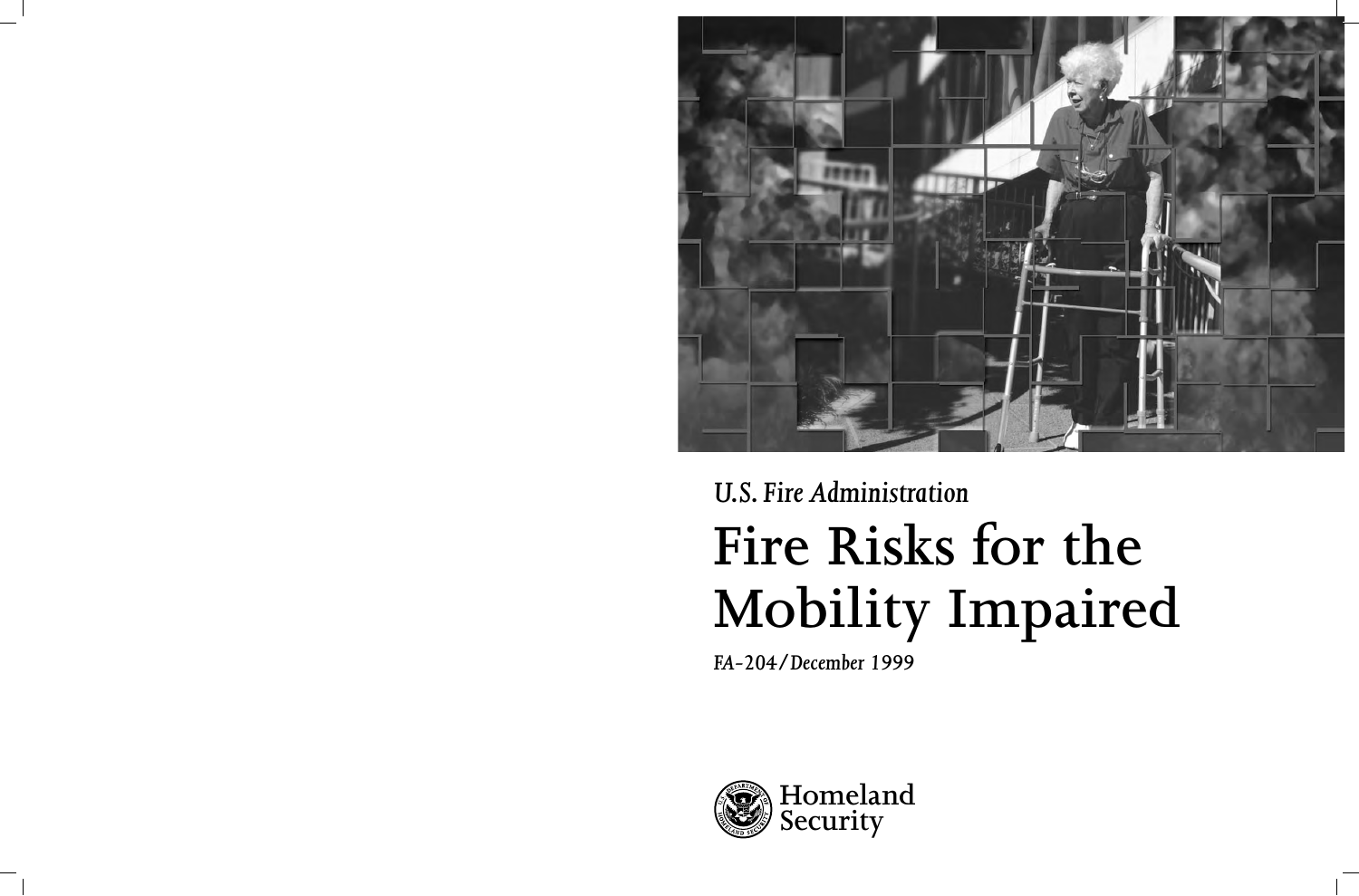## **Fire Risks for the Mobility Impaired**

December 1999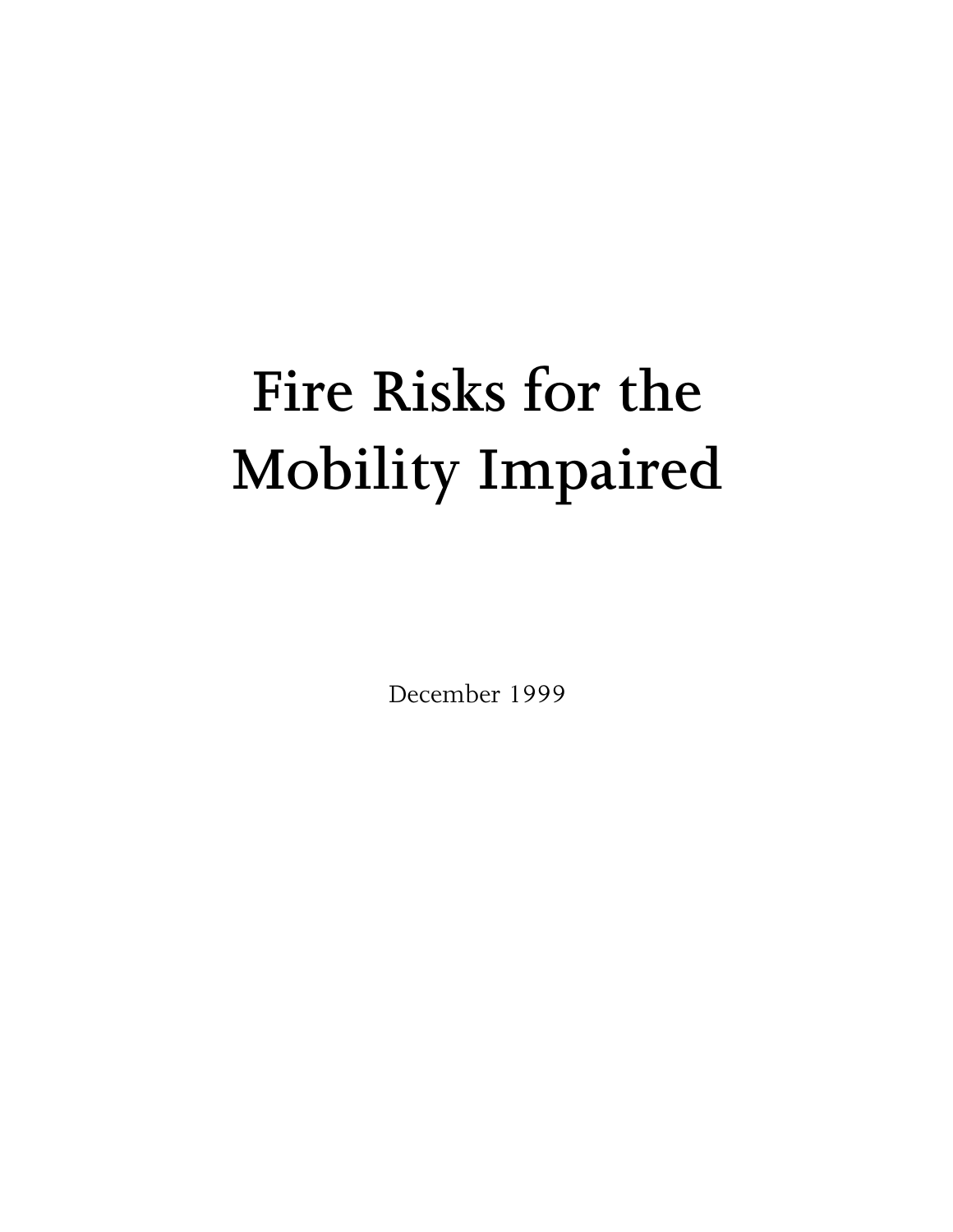## U.S. Fire Administration

## Mission Statement

*As an entity of the Department of Homeland Security, the mission of the USFA is to reduce life and economic losses due to fire and related emergencies, through leadership, advocacy, coordination, and support. We serve the Nation independently, in coordination with other Federal agencies, and in partnership with fire protection and emergency service communities. With a commitment to excellence, we provide public education, training, technology and data initiatives.*

**Homeland**

**Security**

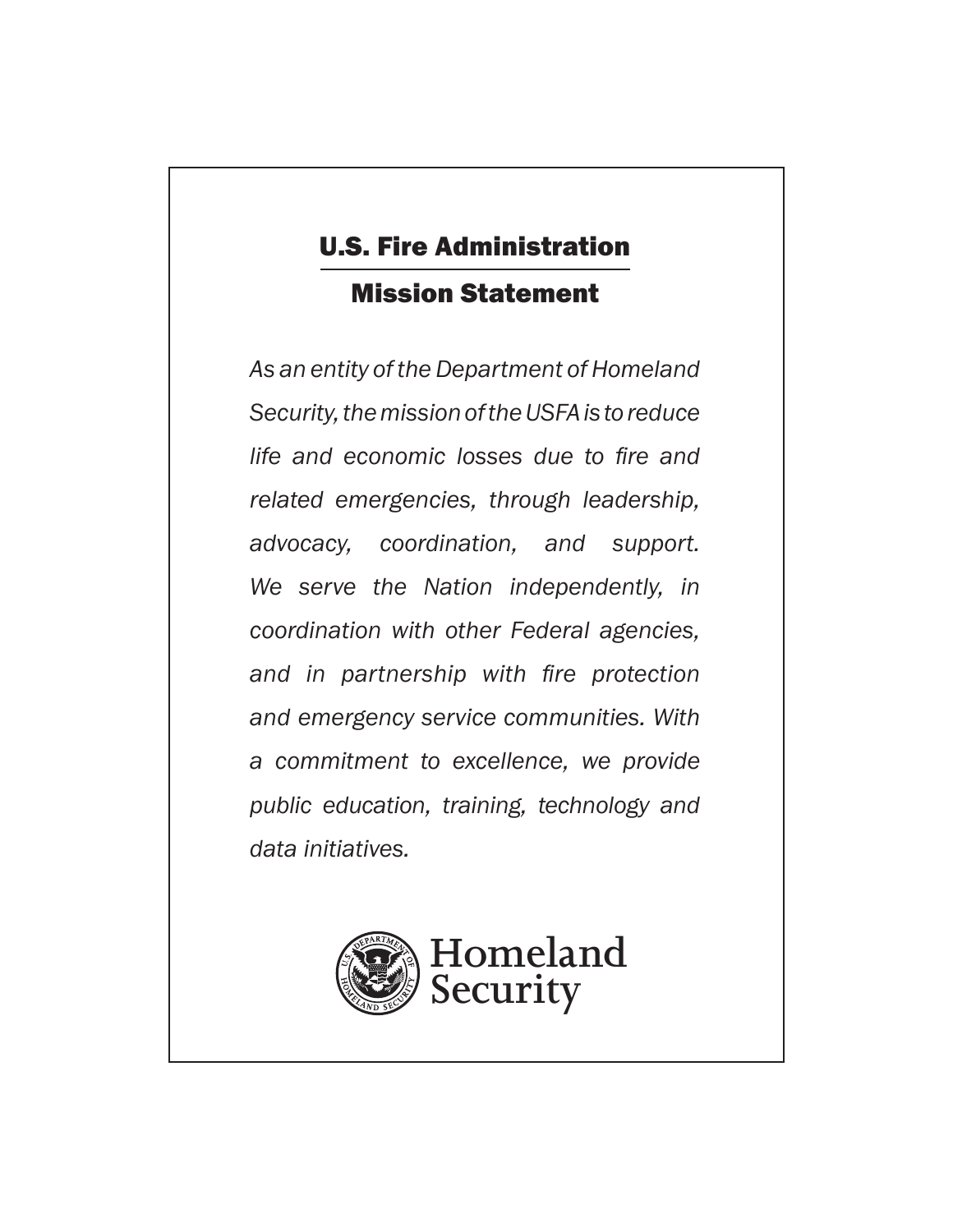## **TABLE OF CONTENTS**

| FIRE RISKS⊠                                                             | 9  |
|-------------------------------------------------------------------------|----|
|                                                                         |    |
|                                                                         |    |
|                                                                         |    |
| Residence. <sup>8</sup>                                                 | 10 |
| FIRE SAFETY FOR SPECIAL-NEEDS POPULATIONS:                              |    |
| Recommendations for Assisting Mobility-Impaired People in an Evaluation |    |
|                                                                         |    |
|                                                                         |    |
|                                                                         |    |
|                                                                         |    |
|                                                                         |    |
|                                                                         |    |
|                                                                         |    |
| <b>REFERENCES.</b>                                                      | 21 |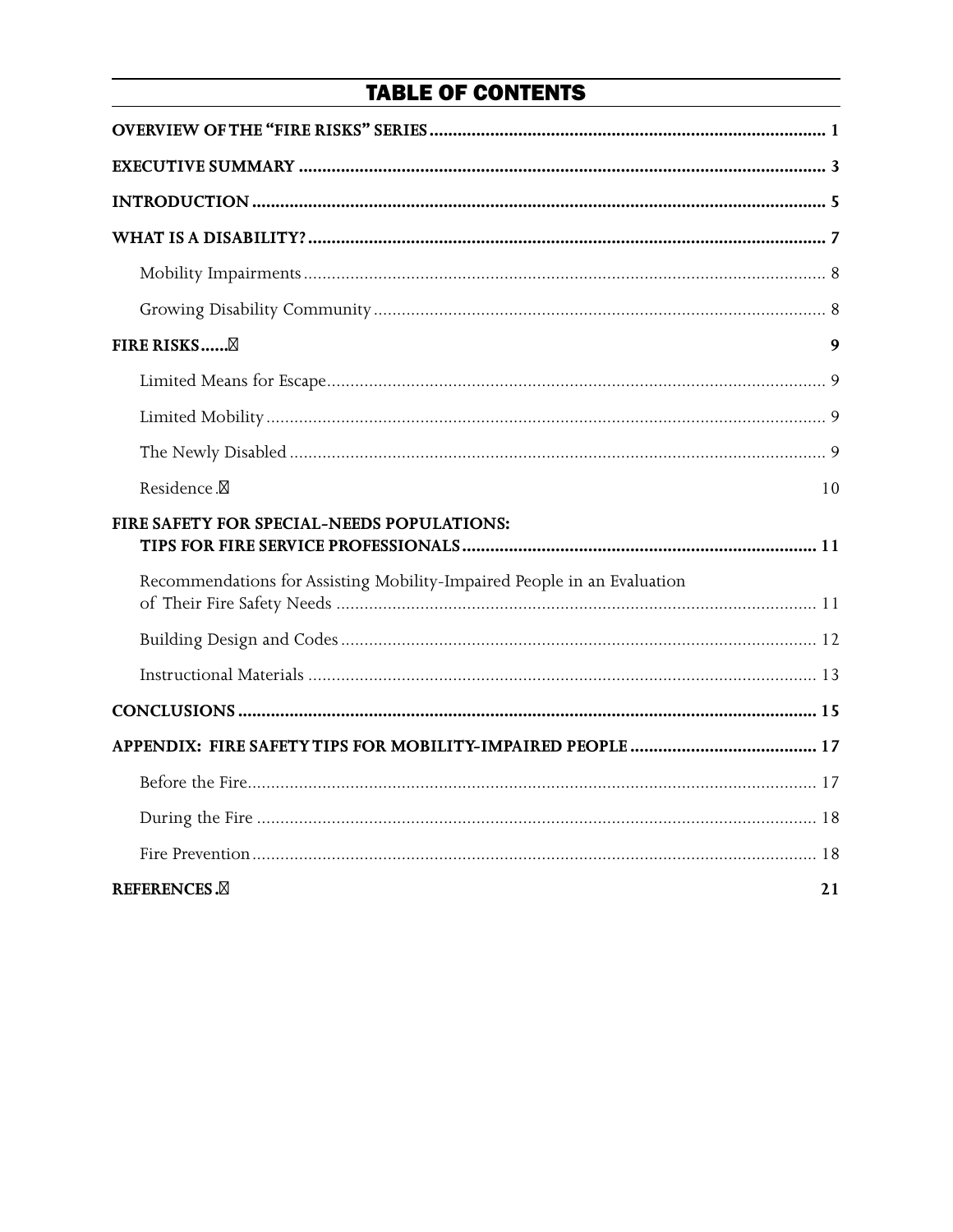## OVERVIEW OF THE "FIRE RISKS" SERIES

<span id="page-4-0"></span>This report is one in a series of four that discuss the increased fire risks for four groups of the general population:

- older adults;
- the mobility impaired;
- the deaf or hard of hearing; and
- the blind or visually impaired.

Older adults--those over 65 years of age--are a group with one of the highest fire risks in the United States, in large part because they are the fastest growing segment of the U.S. population. Of course, many older adults also may fall into the other three groups, since the elderly suffer some or all of these impairments to a much greater degree than does the general population.

People who are deaf or have hearing impairments, those who are blind or have vision impairments, and those with mobility impairments may face unique challenges in an emergency. Their ability to detect a fire or escape its effects may be hindered by their impairments. As a result, people with these impairments are at a greater risk of death or injury due to fire.

As might be expected, many of the fire safety issues are a concern for all four groups. This commonality is reflected in the reports, particularly in the fire safety tips, most of which apply to all the groups. These safety tips are presented in an Appendix at the end of each report, organized in three sections: before the fire, during the fire, and fire prevention. The tips that are common to all four groups are summarized here:

 *Before the fire:* 

- identify the nearest fire exit;
- install smoke alarms;
- live near an exit;
- plan and practice escape plans; and
- involve the fire department.

 *During the fire:* 

- get out and stay out;
- test doors before opening them;
- stay low and go;
- what to do if you are trapped; and
- stop, drop, and roll.

 *Fire prevention:* 

- cooking;
- electrical safety;
- smoking;
- space heaters;
- heating; and
- fireplaces.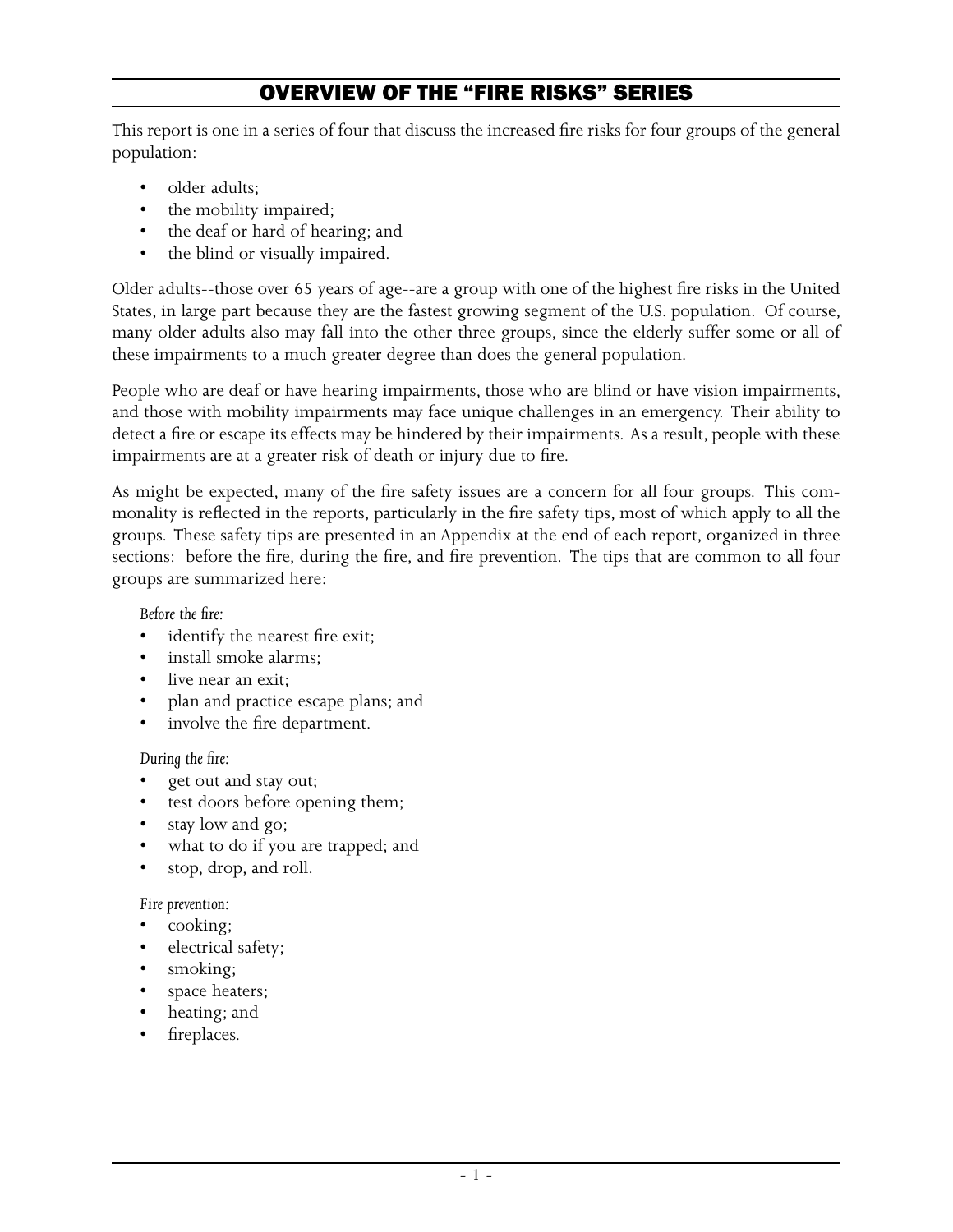## EXECUTIVE SUMMARY

<span id="page-5-0"></span>People with mobility impairments are faced with many challenges in life. Personal safety, especially fire safety, is one challenge that many perceive as an obstacle. It does not have to be this way. By being aware of one's own special capabilities and following fire safety practices tailored to certain needs, the mobility-impaired person can lead a fire-safe life.

Mainstream fire safety education and fire protection devices are designed primarily with the ablebodied person in mind. Thus a scarcity of fire safety knowledge exists within both the mobilityimpaired community and the fire service. Both groups must work to educate each other to decrease fire-related losses and injuries.

The principal findings of this study are summarized below:

- People with mobility impairments represent a segment of the population with one of the highest risks of dying in a fire.
- The fire safety needs of people with mobility impairments are not addressed through main stream public fire and life safety education.
- Fire safety engineering has not addressed the capabilities of people with mobility impairments adequately.
- Typical home construction may present people with disabilities with unnecessary impedi ments to escape.
- The mobility-impaired community is growing.
- Mobility impairments hinder attempts by the disabled not only to escape fires, but also to confine or extinguish small fires.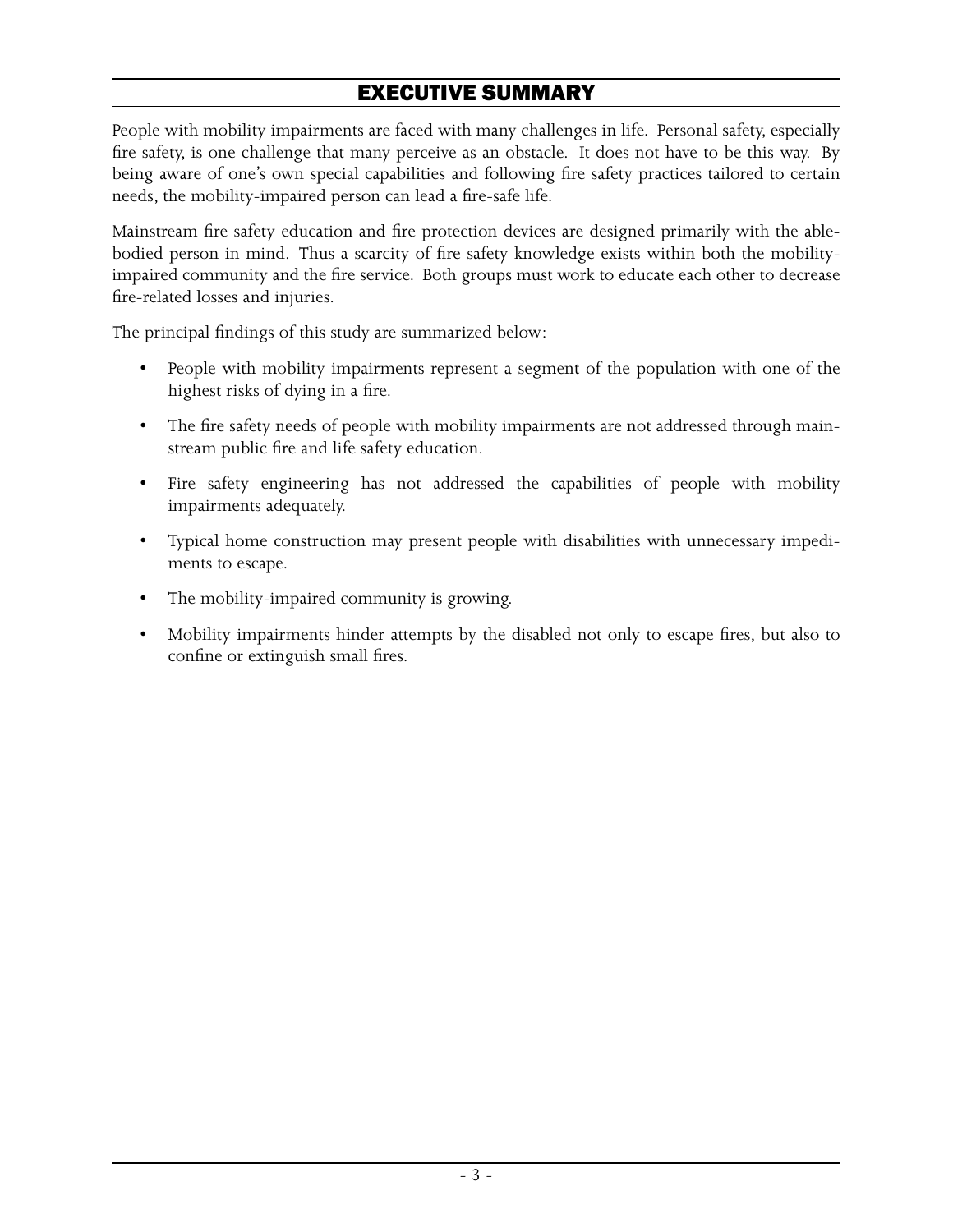### INTRODUCTION

<span id="page-6-0"></span>In 1990, the United States Congress passed the Americans With Disabilities Act (ADA), which extended civil rights protection to individuals with disabilities (Reference 1). Title III of the ADA is most applicable to fire safety, as it prohibits discrimination of disabled persons in places of public accommodation. The proprietors of such businesses are responsible for making their establishments more physically accessible to people with disabilities. The ADA requires the installation of emergency alarms in public places that serve both hearing and nonhearing patrons, the installation of entrance and exit ramps, as well as the widening of doorways to accommodate wheelchairs (Reference 1).

Although Title III greatly improves provisions for the disabled, it does not specifically address fire and disaster evacuation needs in either public buildings or private homes. According to the accessibility guidelines for all new construction, each floor in a public building without a supervised automatic sprinkler system must contain an **area of rescue assistance** (i.e., an area with direct access to an exit stairway where people unable to use stairs may await assistance during an emergency evacuation) (Reference 2). This standard concedes the fact that some people with mobility impairments may not be able to exit a building in the same manner by which they entered. People with mobility impairments are limited by time and physical means for mobility when it comes to escaping a fire emergency. As a result of their inherent limitations, mobility-impaired individuals must be particularly diligent when cultivating a fire escape plan in both public and private places. This plan may be as simple as living on the ground floor of one's home.

Few data are available on the actual number of fire deaths and injuries among people with disabilities. This is true primarily because of lack of reporting and reporting mechanisms. Neither of the two national sources for fire death data--the National Center for Health Statistics (NCHS) and the National Fire Incident Reporting System (NFIRS)--indicate whether the deceased was disabled. Although the U.S. Fire Administration's (USFA's) NFIRS specifically provides a forum for both civilian fire death and fire injury data to be collected, analyzed, and interpreted, it does not contain an entry for the presence of physical or mental disabilities. This civilian casualty report does contain a segment that describes theoretical reasons as to why an individual did not escape the fire. In the entry entitled **condition preventing escape,** the reporting fire service representative may postulate as to whether a physical impediment prohibited the victim's escape, whether the victim "moved too slowly," or whether the victim was "incapacitated." Although these last two descriptions may technically cover a wide range of disabilities, they also cover a victim under the influence of drugs or alcohol. Any available fire death and injury data regarding individuals with physical disabilities must be viewed under this caveat. The numbers of fire-related deaths and injuries sustained by the disabled are no doubt underreported and underemphasized in public fire education and fire prevention efforts.

This report focuses on disabilities that impair or alter the mobility of an individual in a fire emergency. It is directed to those people who depend on artificial means for moving about, including wheelchairs, walkers, and assisted-walking devices.

The report is divided into three principal sections. The first section defines the term **disability** and discusses the impact of disabilities. Also discussed are the current and projected population estimates of people with mobility impairments.

The second section of this report focuses on the characteristics of people with mobility impairments that place them at risk for injuries, especially fire injuries.

The final section provides tips to fire service professionals for enhancing fire safety for people with disabilities. A reproduction-ready Appendix presents fire safety tips. Fire service professionals may photocopy the Appendix for use in public education activities.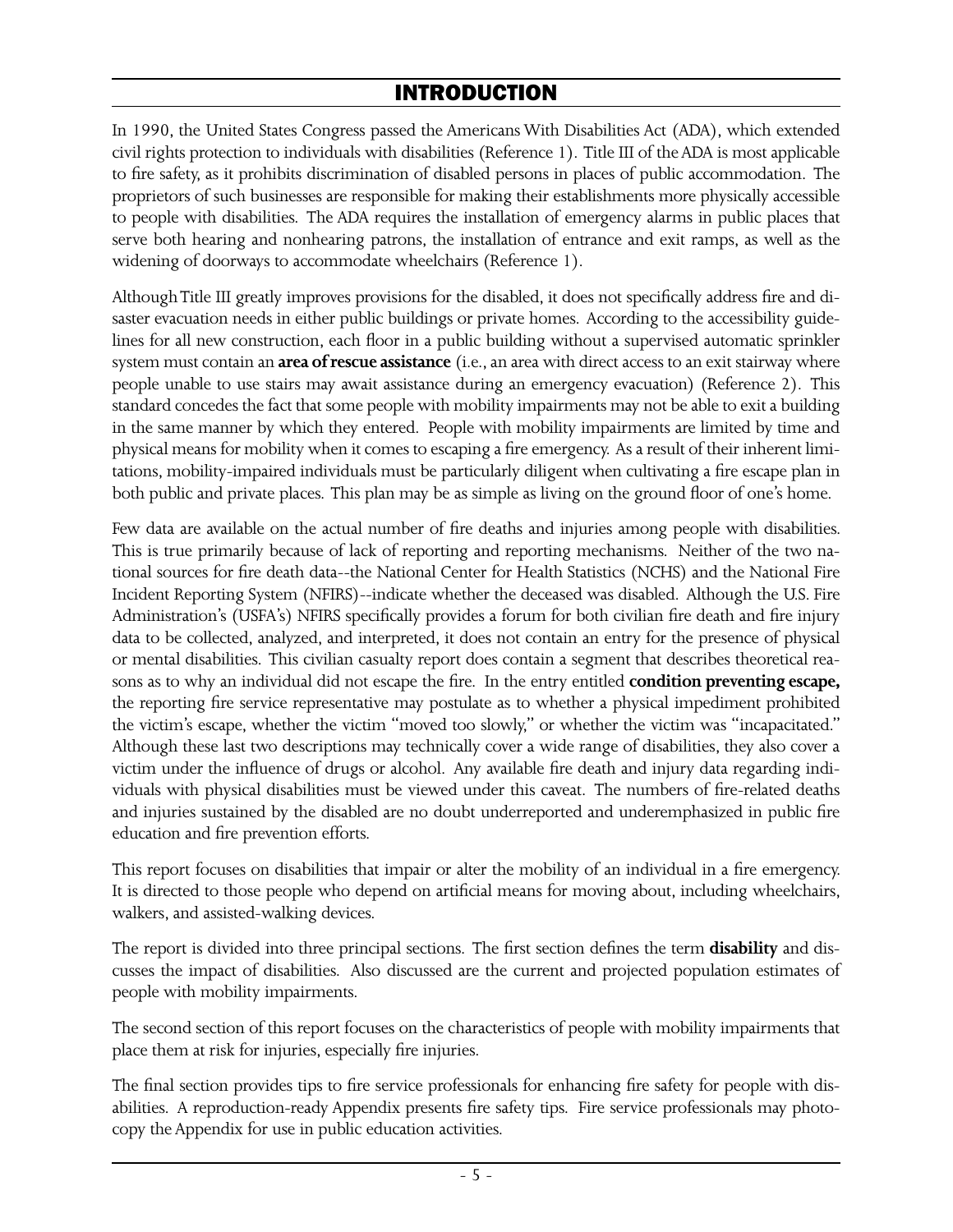## WHAT IS A DISABILITY?

<span id="page-7-0"></span>To the general public, a disability is some type of physical impairment that prohibits one from performing the normal activities of daily life. People with disabilities, however, view themselves in an entirely different light. To the disabled community, the disabilities that they experience stem not from physical impairments but from the way others perceive disabilities and the conscious or unconscious decision to construct an environment that does not meet their needs. From this paradigm, true disability stems from the social response to bodies that fail to meet social expectations and is reflected in both the social and built environments (Reference 3). By providing reasonable accommodations in public areas for people with disabilities, the design community is merely compensating for the unacknowledged benefits that the existing environment provides to those who are free from disability.

There are wide variations in the definition of disability. Equally wide are the variations in the reporting mechanisms that gauge the size of this population. According to the ADA, a disability is defined as (1) a physical or mental impairment that substantially limits one or more of the major life activities of such an individual; (2) a record of such an impairment; or (3) being regarded as having such an impairment. Major life activities refer to functions such as caring for oneself, performing manual tasks, walking, seeing, hearing, speaking, breathing, learning, and working. As a result of its legal implications, the ADA requirements for having a qualified disability are broad. The ADA was passed to prohibit discrimination toward individuals with real or perceived disabilities, as either may have detrimental effects in the social and business worlds (Reference 4).

Individuals with disabilities also are entitled to Federal benefits and supplemental income. In 1999, 6 million people received disability benefits under either the Supplemental Security Income program or the Old-Age, Survivors and Disability Insurance program (Reference 5).

According to the U.S. Census Bureau's Survey of Income and Program Participation (SIPP), 20 percent of noninstitutionalized Americans had some form of disability (Reference 6). The SIPP is the most current source of periodic data on the prevalence and characteristics of disabilities in the United States. The SIPP incorporates variables such as income, employment, health insurance coverage, and the receipt of program benefits. The definitional criteria used to describe the two levels of disability are as follows (References 6 and 7):

#### *Disability*

- Person uses a wheelchair or is a long-term user of a cane, crutches, or walker.
- Has difficulty performing one or more functional activities--seeing, hearing, speaking, lifting/carrying, using stairs, or walking.
- Has difficulty with one or more activities of daily living (ADL)--getting around inside the home, getting in or out of a bed or chair, bathing, dressing, eating, or toileting.
- Has difficulty with one or more of the instrumental activities of daily living (IADL)--going outside the home, keeping track of money or bills, preparing meals, doing light housework, taking prescription medicines in the right amount at the right time, or using the telephone.
- Has one or more of the following conditions: learning disability, mental retardation, or another developmental disability (Alzheimer's disease or some type of mental or emotional condition).
- Is limited in the ability to do housework.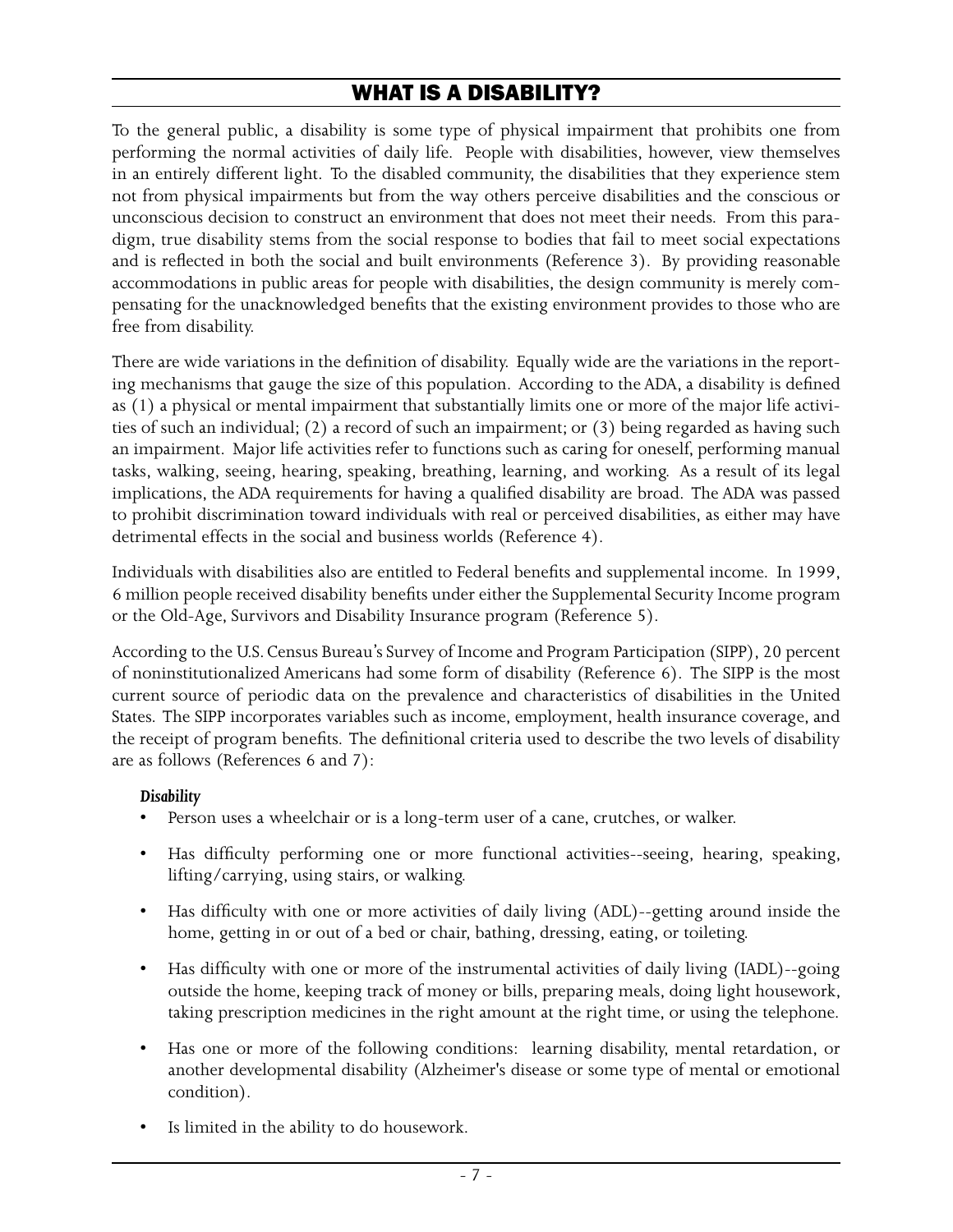- <span id="page-8-0"></span>• Is 16 to 67 years old and limited in the ability to work at a job or business.
- Is receiving Federal benefits based on an inability to work.

#### *Severe Disability*

- Person uses a wheelchair or is a long-term user of a cane, crutches, or walker.
- Is unable to perform one or more functional activities.
- Needs personal assistance with an ADL or an IADL.
- Has a developmental disability or Alzheimer's disease.
- Is unable to do housework.
- Is 16 to 67 years old and unable to work at a job or business.
- Is receiving Federal disability benefits.

The SIPP covers in great detail many conditions that alter or hamper functional activities. The estimates derived from the SIPP are based on individual interpretation of the criteria for disabilities and are subjective in nature. The Federal guidelines under the ADA have been left broad and vague intentionally to allow for the widest possible interpretation of the term **disability** (Reference 4). As a result, the SIPP data include a large number of people who would not be considered "disabled" by the lay person. Nevertheless, the SIPP is considered by many to be the best estimate of the number of individuals with disabilities. For the purpose of this report, the mobility-impairment guidelines outlined in the SIPP will serve as the criteria for defining mobility impairments.

#### **Mobility Impairments**

People with physical disabilities rely on a variety of artificial means for mobility. Such devices range from canes and walkers to motorized wheelchairs. Approximately 1.8 million people in the United States use a wheelchair, and 5.2 million people have used a cane, crutches, or a walker for longer than 6 months (Reference 6). The most prevalent causes of mobility impairments are orthopedic in nature, the result of paralysis or other deformities, such as the absence of a limb. Others are organic in nature, stemming from birth defects, illness, and degenerative nerve disorders. Organic causes also include cerebral palsy, muscular dystrophy, multiple sclerosis, Parkinson's disease, polio, epilepsy, and stroke (Reference 8).

#### **Growing Disability Community**

According to the NCHS's National Health Interview Survey, nearly 20 percent of the U.S. population, or 54 million people, have some type of disability. Of this group, almost half (48 percent) are classified as having a severe disability. The number of disabled persons has risen dramatically over the past 20 years and is expected to continue to increase. While some of this growth may be attributed to the expanding government definitions of what constitutes a disability, much of it is the result of the demographic shift of the elderly population. Of the 54 million disabled people in this country, 13.4 percent are males over the age of 65, and 20.4 percent are females over the age of 65 (Reference 9). With people living longer, the number of disabled people can be expected to rise. While it is difficult to quantify how many of these individuals would be mobility impaired, it would be reasonable to assume that the "graying of America" will result in more mobility impairments.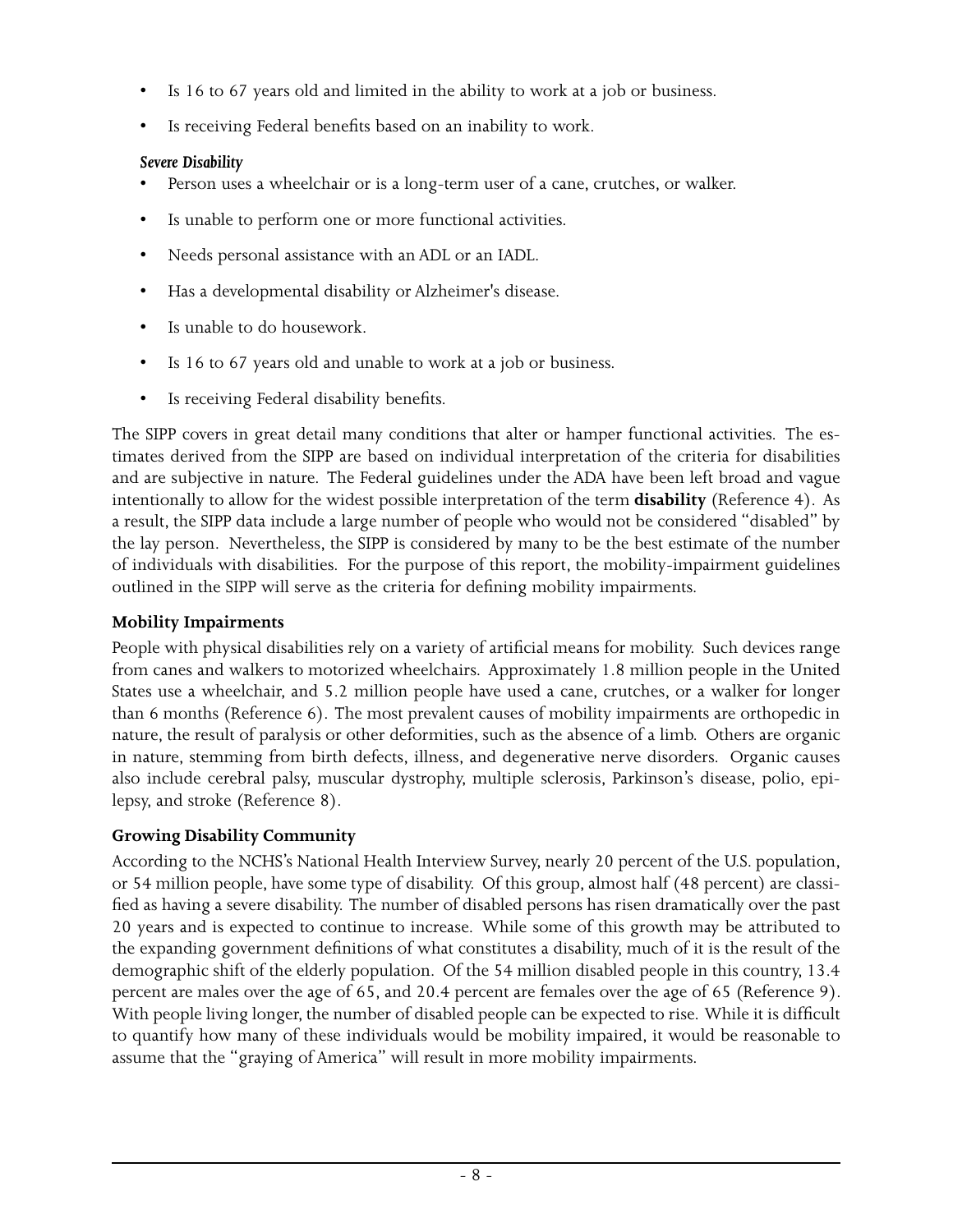## FIRE RISKS

<span id="page-9-0"></span>Individuals who have lived with a mobility impairment for a number of years, or even a lifetime, have, for the most part, adapted extremely well to their environments. Those who are newly or temporarily disabled may find it difficult to adapt, even in familiar surroundings. This "inexperience" may increase their risk for starting a fire and at the same time may reduce their chances of safely escaping a fire. Traditional routes of escape no longer may be viable to the individual who is temporarily in a cast or wheelchair. A disabled individual's chances for escape are further limited if the person lives alone and cannot receive immediate assistance or does not live on the ground floor.

#### **Limited Means for Escape**

As noted earlier, almost 2 million people in the United States are confined to a wheelchair, and over 5 million use a cane, crutch, or walker (Reference 6). This physical limitation requires various accommodations for moving safely into, through, and out of a building. Even under normal circumstances, moving about may be time consuming. In the event of a fire, some accommodations used to move about in a building--elevators, for example--may pose a grave risk to users. When first introduced, elevators were extolled as a safe and effective means for moving throughout a structure. They quickly gained popularity and are used in nearly every building with multiple stories. In conjunction with ramps, they allow many existing structures to be retrofitted to comply with ADA standards. In the event of a fire, however, elevators are anything but safe. In fact, they can trap people inside a burning building. During a fire, elevator shafts act as chimneys, funneling smoke and toxic fumes to floors above (Reference 10). In addition, heat emanating from a fire may activate the button to call the elevator, thereby bringing elevator riders directly to the floor of the fire. Fire emergencies necessitate alternative means for egress.

ADA accessibility guidelines dictate that public buildings contain areas where persons with disabilities may wait until further help or instructions arrive (Reference 1). While private, multiresident homes are not subject to the same standards, current trends in fire safety design are beginning to include this feature. Rescue areas must be directly accessible to an exit and fire resistant for at least 1 hour. Refuge areas must be able to hold 10 percent of the occupants on the floor, with 15 square feet allotted to each occupant. Two such areas must be provided on each floor, and ductwork must be designed to prevent the passage of smoke (Reference 2).

#### **Limited Mobility**

Individuals with mobility impairments have a diminished capacity to deal with fire. Fires grow rapidly and may quickly overpower a person who is not equipped with an extinguishing device readily at hand. If clothing or flammable materials near a disabled person have caught fire, traditional methods of extinguishing the flames are not applicable. "Stop, Drop, and Roll," a popular message directing the proper method for extinguishing burning clothing, may not be a viable option for persons with severe mobility impairments.

#### **The Newly Disabled**

Traumatic injuries occur every day in this country. In fact, trauma is the leading cause of death for people between the ages of 1 and 40 (Reference 11). In addition to claiming lives, unintentional injuries may permanently or temporarily alter an individual's mobility. Such "newly disabled" people may be at greater risk for re-injuring themselves than individuals who have lived with a physical disability all of their lives. A substantially limiting injury forces an individual to adapt to a new way of life--one with new dimensions, obstacles, and setbacks. Suddenly an individual's own home may become a hazardous environment filled with potentially dangerous items. Walking, cooking, driving, and working--activities that previously were taken for granted--suddenly become challenges.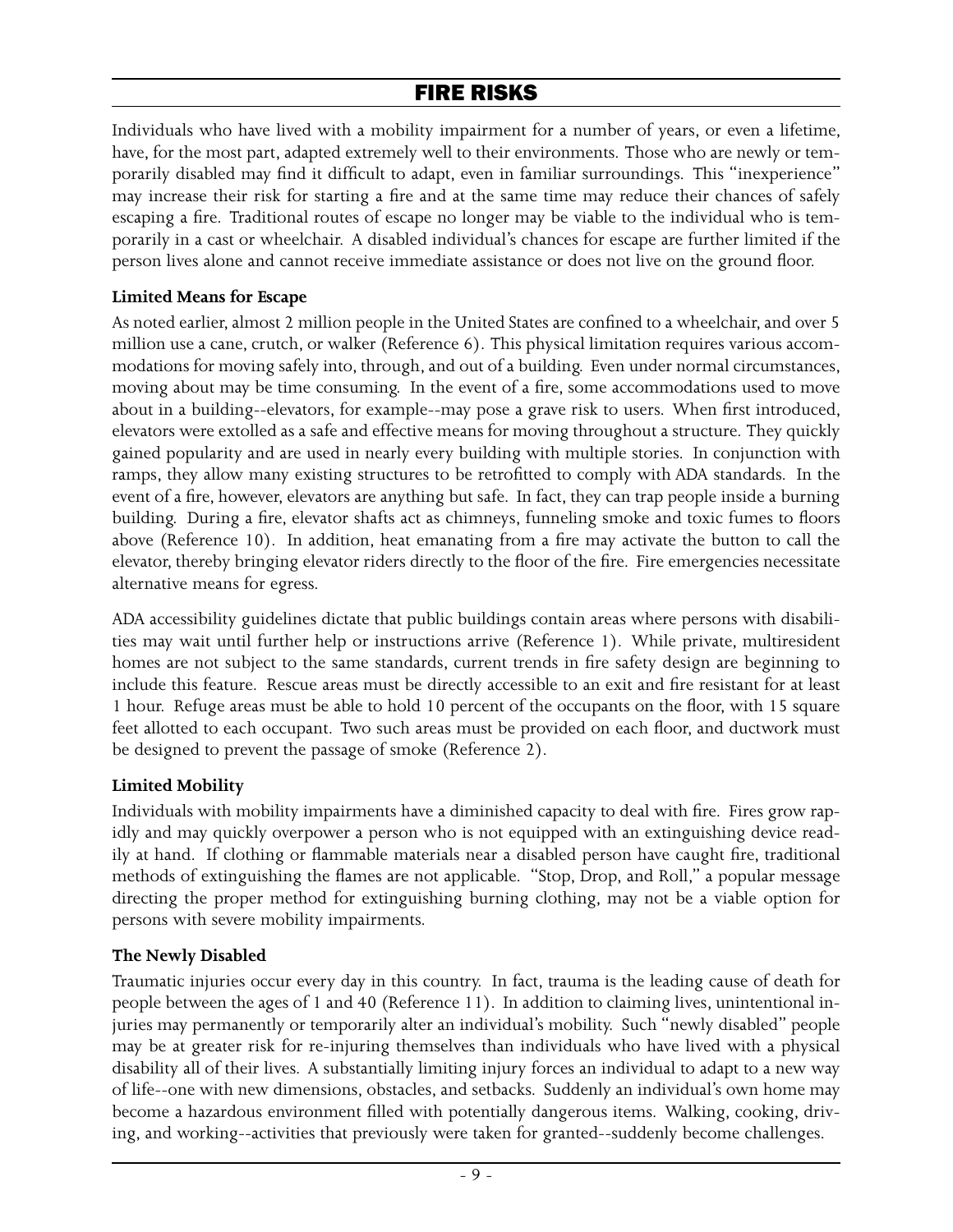<span id="page-10-0"></span>During the reacclimation phase following an injury, such activities pose a risk for further injuries. Cooking is a prime example. Unaccustomed to limited mobility, an individual suddenly confined to a wheelchair, or to the use of just one limb, can easily get burned on the stove or have a garment catch fire. Even fires common among the nondisabled are more dangerous. A grease fire can quickly grow out of control if the newly disabled person cannot extinguish it promptly. Learning to live with a disability means acknowledging the vulnerability to dangers inherent in the environment.

#### **Residence**

A mobility impairment may require an individual to reside in a long-term care facility or a group home to receive assistance with ADL's. Fire emergencies in these facilities place these residents at significant risk for a variety of reasons. Due to their impairments, these residents are most in need of staff assistance when evacuating to escape a fire. There are typically fewer staff than patients, and the ratio may become more unfavorable at night (fewer staff generally work at night) (Reference 12). During a fire emergency, at least two staff members are required to evacuate a bedridden or wheelchair-bound person, further depleting staff resources and leaving those with less severe disabilities or mobility impairments with less assistance available.

Another risk is the construction of nursing and group homes. Often these facilities are designed with open ceilings that facilitate the passage of smoke through upper levels (Reference 13). During the time it takes to evacuate people needing assistance, residents as well as staff members can easily succumb to smoke inhalation (Reference 14). Moreover, many of these facilities were built before current fire codes were enacted, and thus have limited means for egress, combustible interior finishes, and a lack of automatic sprinkler systems (Reference 13).

People with mobility impairments living in private residences may receive little or no help in the event of a fire. Whether the disabled person is living alone or with friends and family members, a house fire can trap him or her inside a room. Often the door is the only exit, and escape through a window may not be possible. Such individuals must create a contingency plan for this type of situation. When escape is not an option, fire protection devices such as sprinkler systems, fire-safe compartmentation walls, and flame-resistant blankets must be used. Fire hazards unique to people with disabilities can be circumvented with the appropriate behavior and fire protection technology.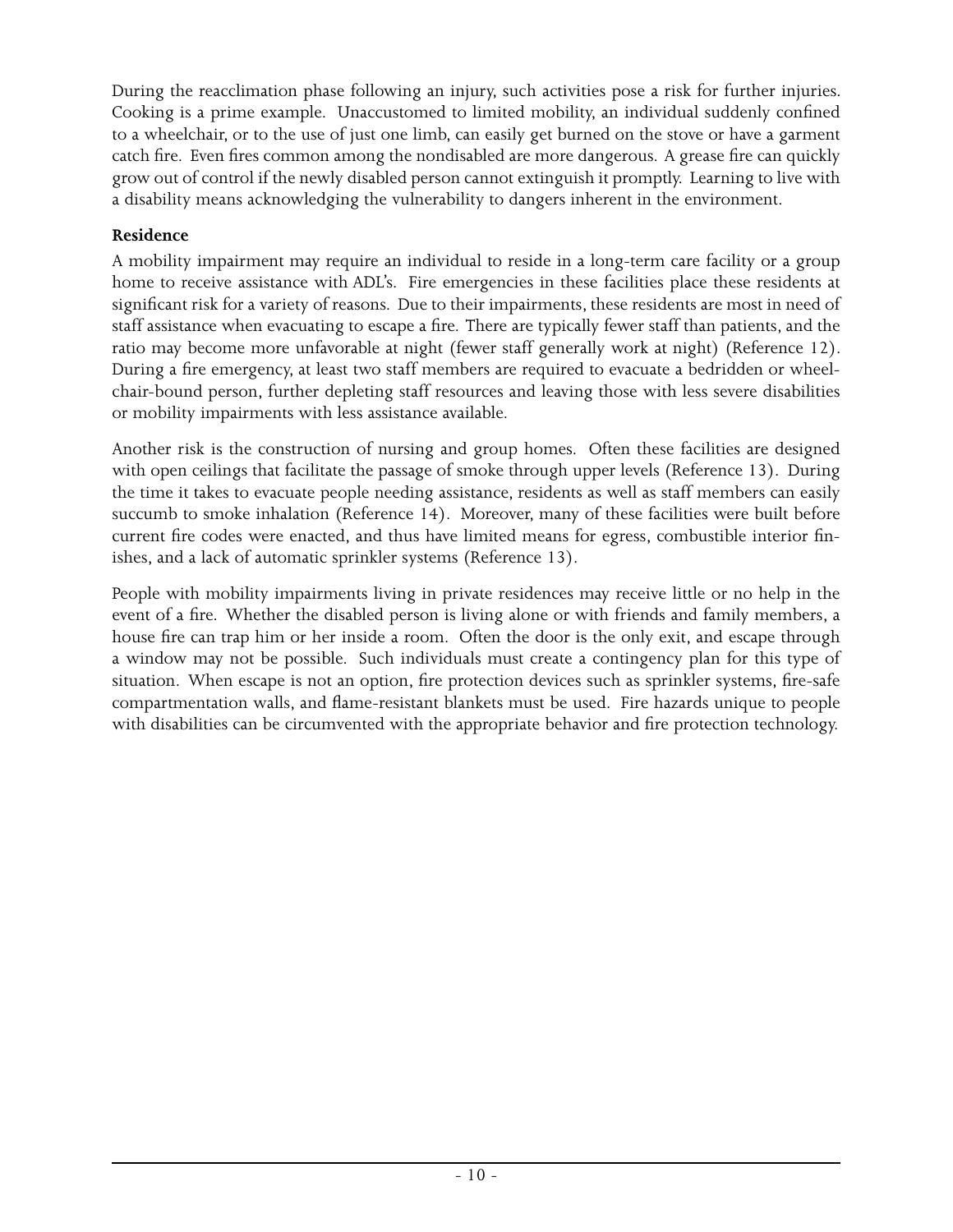## FIRE SAFETY FOR SPECIAL-NEEDS POPULATIONS: TIPS FOR FIRE SERVICE PROFESSIONALS

<span id="page-11-0"></span>You have been asked to provide advice on the fire safety needs of a mobility-impaired individual. Where do you begin? There are the "generic" fire safety tips routinely given out to all who ask, but how do you tailor your recommendations to those with special needs? The first thing to remember is that the generic fire safety tips still apply. Individuals with physical impairments or disabilities are people first and foremost, and will benefit from the years of conventional wisdom that created existing fire safety programs.

#### **Recommendations for Assisting Mobility-Impaired People in an Evaluation of Their Fire Safety Needs**

Focus groups found that being identified as "special" or "needy" was a concern for individuals with mobility impairments (Reference 15). This mirrors the findings of a 1981 fire safety report from the National Center for a Barrier Free Environment. That study concluded that impaired individuals often feel that official concern for fire safety can restrict their freedom of choice--for example, denying an impaired student a bedroom on the upper floor of a college dormitory (Reference 16). These opinions also reflect those expressed at the Solutions 2000 Conference, held by the USFA and the North American Coalition for Fire and Life Safety Education in April of 1999. In addition, individuals in the focus groups also worried about falling victim to crime if their home was marked for fire department recognition of their needs. The key to dealing with individuals with a mobility impairment is to acknowledge their ability to help themselves, while guiding them to recognize their limitations in an emergency situation without drawing undue attention to them as impaired individuals.

The importance of exit drills should be stressed to assist mobility-impaired individuals in recognizing their physical limitations in crisis settings. If the individual lives on an upper floor or requires other special assistance, it is important for the fire service to be involved in these drills, if at all possible. Mobility-impaired individuals may have an unrealistic view of the capabilities of the fire department. There may be unforeseen obstacles or barriers to exit or rescue. These should be identified and addressed before a fire occurs.

The use of smoke alarms must be **strongly** advocated. The USFA considers smoke alarms to be the single most important piece of fire safety technology employed today. The importance of early recognition of a fire cannot be stressed enough in populations where physical limitations may increase the time needed to exit a burning building safely.

If you are called upon to assess the needs of an individual with mobility impairment, the Center for Fire Research at the National Institute of Standards and Technology (formerly the National Bureau of Standards) recommends assessment of the following seven risk factors (Reference 17):

- 1. **The risk that the individual will resist leaving the structure.** For example, is the individual fearful of leaving with a stranger; unwilling to leave pets, belongings, and cherished items; or exhibiting confusion or other symptoms consistent with possible mental impairments?
- 2. **The individual's response to fire drills.** For example, does the individual's escape plan work during drills?
- 3. **The individual's response to instructions.** For example, are there language differences or other communication barriers?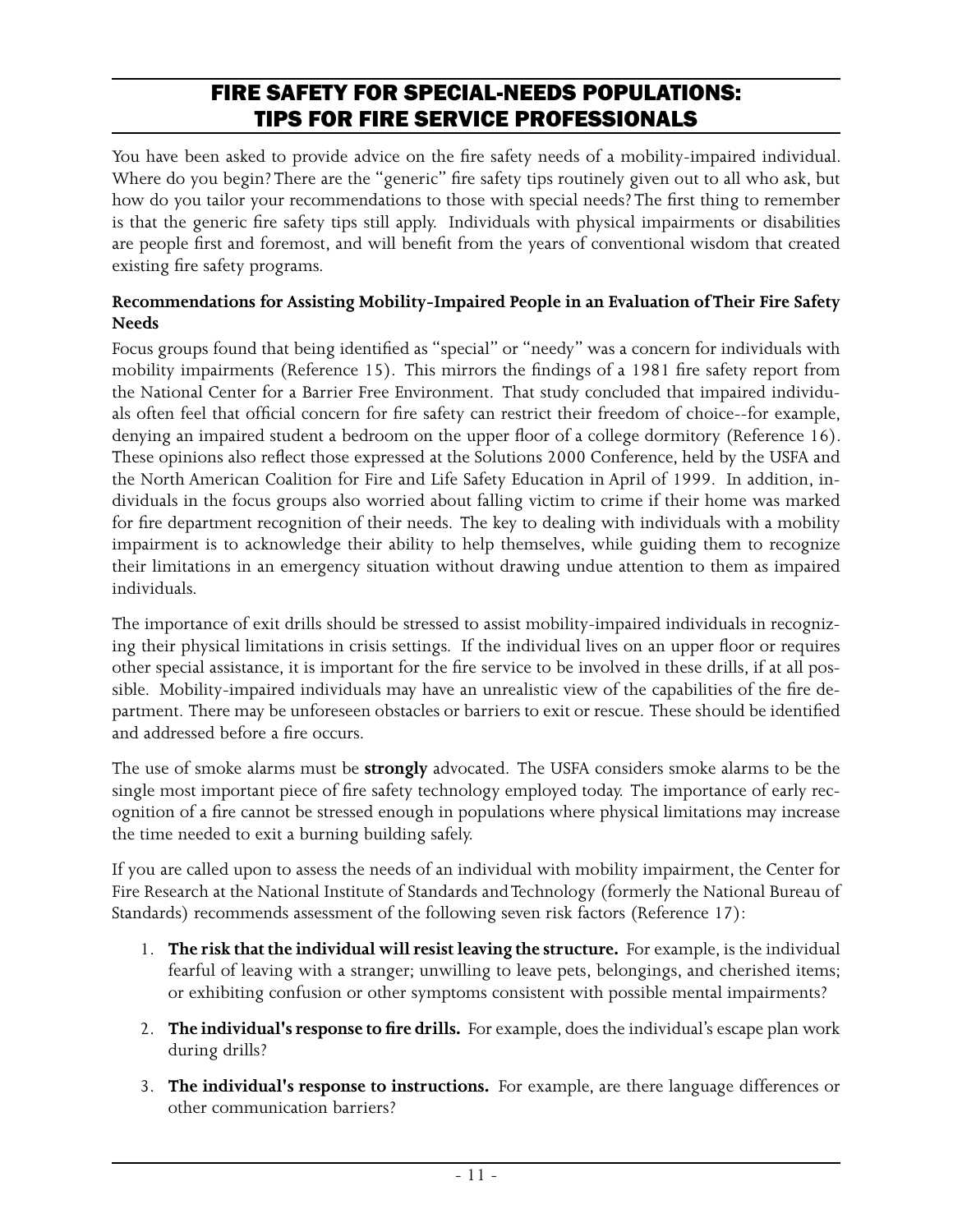- <span id="page-12-0"></span> 4. **The individual's mobility impairments (and the resources necessary to overcome them).** For example, is the individual capable of reasonably safe self-rescue from a burning structure? How much can the person assist his or her rescuers?
- 5. **The need for extra help.** This may be related to the actual egress or the period immediately following. For example, a ventilator-dependent quadriplegic may require medical resources once outside the structure.
- 6. **The individual's waking response to alarms.** Will there be a difference between the day time and nighttime fire safety needs of the individual?
- 7. **The probability that the individual will lose consciousness in an emergency.** For example, is the individual dependent on specific equipment for life support? Is there adequate backup to provide for emergency situations?

Note the emphasis on performance-based assessment. The risk assessment cannot be based on an individual's impairment, but rather must be based on his or her demonstrated abilities to evacuate a structure in an emergency.

#### **Building Design and Codes**

The following recommendations are based on *Design for Accessibility,* a guide for architects that focuses on designing barrier-free environments (Reference 18). They should provide some insight into the role of building design in the fire safety needs of the mobility-impaired population.

- Provide exit signs set to flash (less than 5 hertz) when a fire alarm sounds. These signs should be connected to the emergency power system.
- Provide audible fire alarms that exceed the average ambient sound level by a minimum of 15 decibels (15 phones). These alarms should exceed a noise of 30 seconds or less by a minimum of 5 decibels (5 phones). The maximum audible emergency signal should not exceed 120 decibels (120 phones).
- Provide visual/light alarm signals in all areas occupied by individuals who are deaf or hard of hearing.
- Provide under-pillow vibrating alarm signals in bedrooms for deaf or hard-of-hearing individuals.
- Provide a minimum of two accessible exits or horizontal exits for all accessible areas of all buildings.
- Where there is only one accessible exit, provide a minimum of one fireproof refuge area (fire-rated enclosed elevator lobby preferred, or enlarged landing area in a fire-rated stair enclosure). The fire refuge area should be a minimum of 16 square feet (1.5 square meters) outside of exit circulation paths. Provide an occupancy/call system from refuge areas to fire department enunciator location or entrance vestibules.
- Cover open fireplaces with tempered glass doors and guard them by a 9- to 18-inch (23- to 46-cm) raised hearth.
- Provide fire detectors, especially in institutions, in accordance with the recommendations presented in the table below: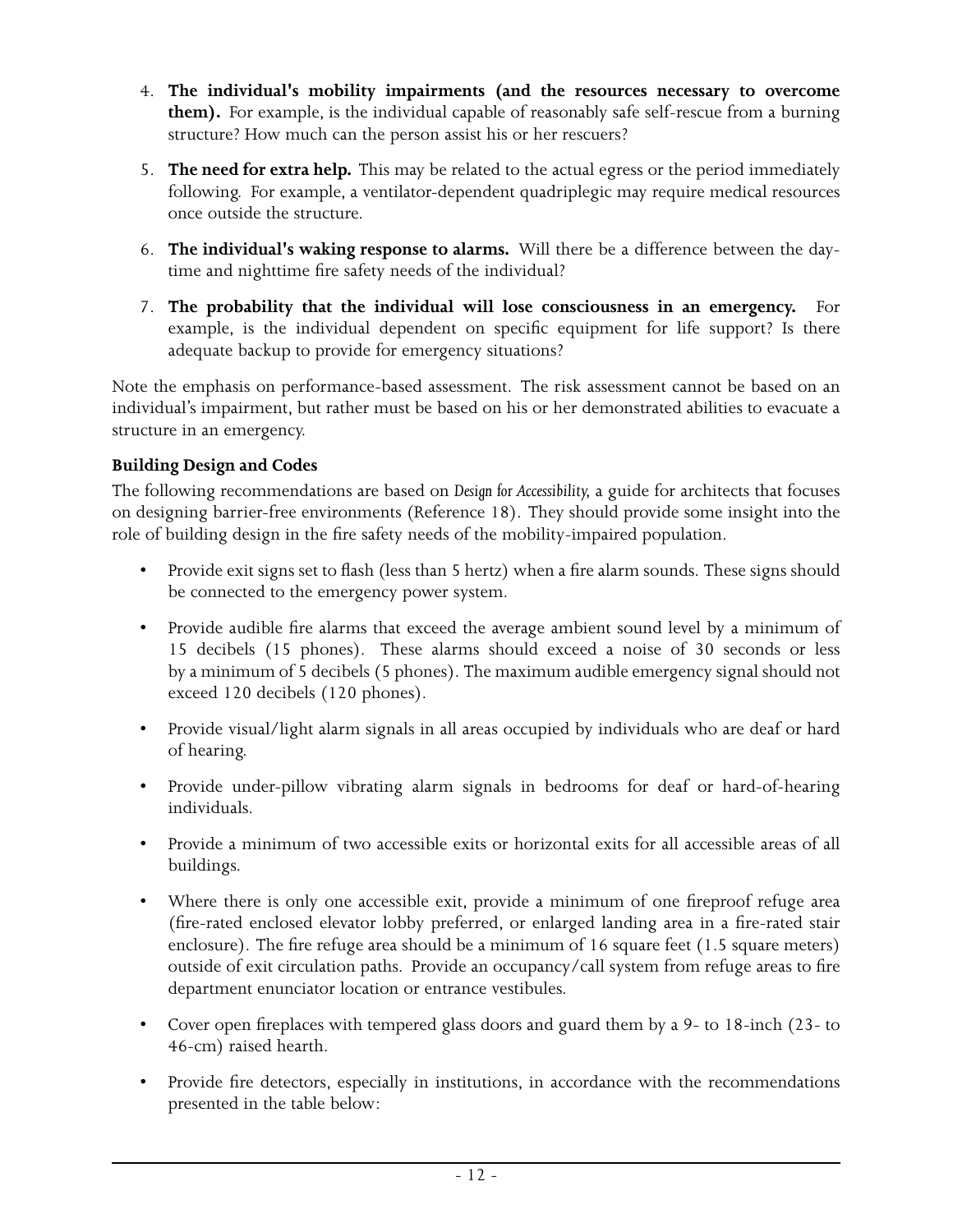<span id="page-13-0"></span>

| Type of Smoke Alarm                                  |                                          |                                     |                                                                                                      |                                    |  |
|------------------------------------------------------|------------------------------------------|-------------------------------------|------------------------------------------------------------------------------------------------------|------------------------------------|--|
| Area<br>of Residence in<br>Which to Install<br>Alarm | Rate<br>of<br><b>Temperature</b><br>Rise | Fixed<br>Temperature,<br>Adjustable | Fixed Temperature,<br><b>Permanent Setting</b><br>175° to 240°F<br>$(79^{\circ}$ to $116^{\circ}$ C) | Smoke/Products<br>of<br>Combustion |  |
| Kitchen                                              | Preferred                                |                                     |                                                                                                      |                                    |  |
| Basement                                             | Preferred                                | Acceptable                          |                                                                                                      |                                    |  |
| Storage                                              | Preferred                                | Acceptable                          |                                                                                                      |                                    |  |
| Trash                                                | Preferred                                | Acceptable                          |                                                                                                      |                                    |  |
| Garage                                               |                                          | Preferred                           |                                                                                                      |                                    |  |
| Accessible Attic                                     |                                          |                                     | Preferred                                                                                            |                                    |  |
| Sleeping Area                                        |                                          |                                     |                                                                                                      | Preferred                          |  |
| Hallways                                             | Acceptable                               |                                     |                                                                                                      | Preferred                          |  |

#### **Recommended Smoke Alarms**

Source: Based on Robert James Sorensen, *Design for Accessibility* (New York: McGraw-Hill Book Company), 1979.

#### **Instructional Materials**

In addition to the reproduction-ready fire safety materials provided in the Appendix at the end of this report, other materials, such as "Emergency Procedures for Employees With Disabilities in Office Occupancies," is available from the USFA Publications Office or on its Web site at www.usfa.fema.gov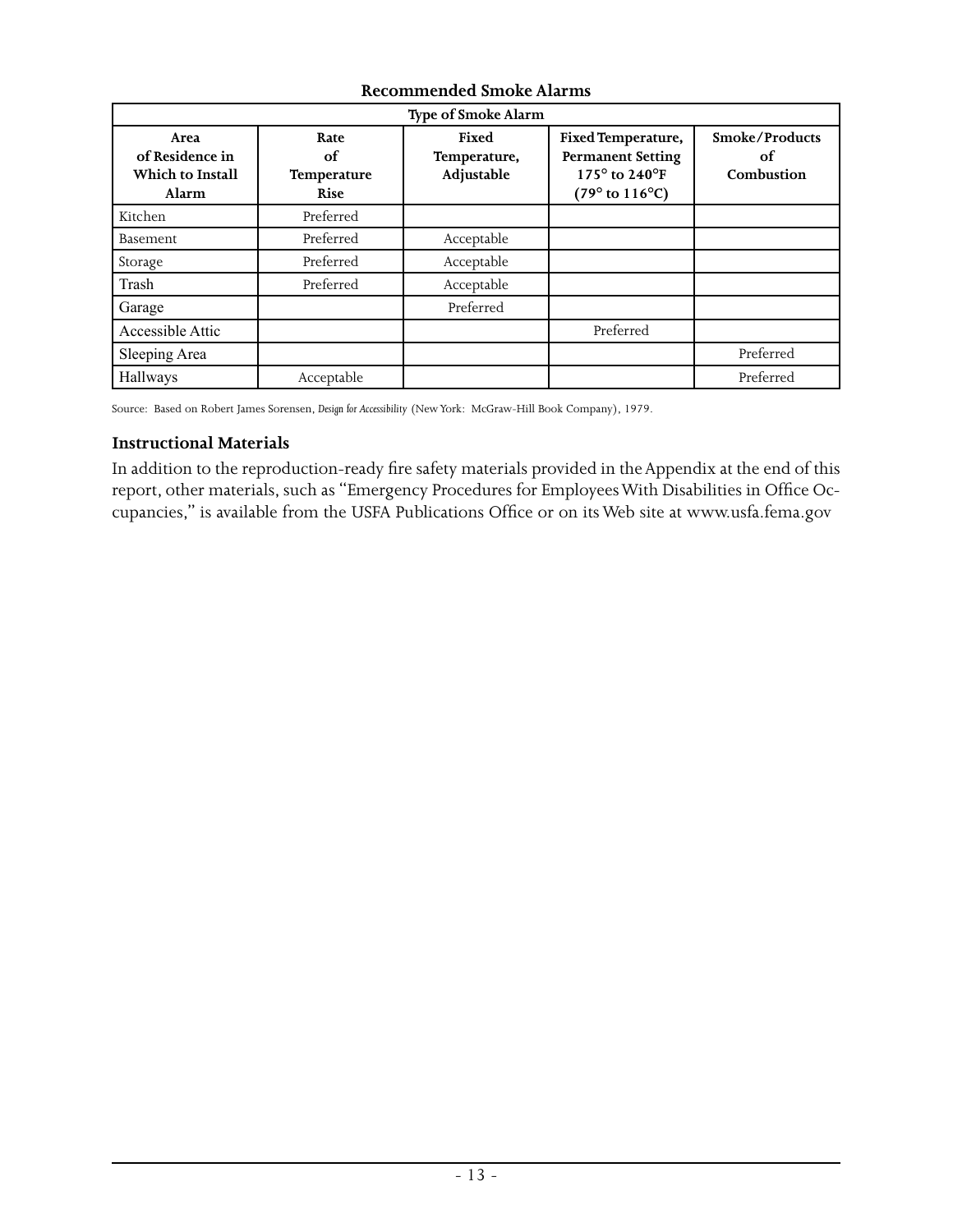## CONCLUSIONS

<span id="page-14-0"></span>Individuals with mobility impairments have unique needs and capabilities that put them at risk for fire injuries. These limitations, ranging from wheelchair confinement to walking with a cane, also may subsequently increase the chance that the individual will accidentally start a fire. Traditional fire safety messages are designed with the capabilities of the nondisabled population in mind. A disabled individual may have difficulty performing even the most basic of these fire safety practices.

When designing fire safety programs and fire-safe structures for the mobility impaired, it is important to look at the nature of the impairments, the types of residences (single-family homes, highrise buildings, boarding homes, nursing homes, group assisted-living facilities), and the social setting or the degree of assistance one can expect from others. Each variable contributes to the level of risk and degree of assistance to which people with mobility impairments may be exposed.

Mobility impairments may restrict the individual's ability to take swift action when faced with a small fire or to escape a larger fire. As a result, people with mobility deficits require construction alterations that help facilitate their timely exit in the event of a fire. This varies by occupancy type. Single-family homes, apartment buildings, and group assisted-living facilities each pose unique challenges to escaping a fire. In a private home, the mobility-impaired individual is most likely to incorporate modifications, such as installing exit ramps and living on the ground floor. In an apartment setting, the mobility-impaired individual may reside several floors from the ground and far from the exit stairs. Elevators that are convenient and safe during normal conditions are not viable escape mechanisms in the event of a fire. Group assisted-living homes present risks because the number of residents requiring assistance often greatly exceeds the number of staff available to provide it. Construction elements and design, as well as hazardous medical supplies and equipment, create additional dangers in the event of a fire.

The degree of support that a mobility-impaired individual receives from family, friends, or neighbors affects his or her ability to lead a fire-safe life. Clearly, individuals living alone and without support are more susceptible to fire risks. They also are less likely to perform basic fire prevention practices due to physical limitations. Outside assistance may be necessary for installing and maintaining smoke alarms, cleaning grease buildup around the stove, or replacing worn or frayed electrical wiring.

Fire safety education, engineering, and legislation must adapt to accommodate the needs of the mobility impaired. Awareness through educational campaigns can encourage people with mobility deficits to practice techniques that will decrease their chances of accidentally starting a fire. Accessibility improvements will provide construction that dramatically eases the mobility-impaired person's ability to escape a fire. Enhanced fire safety technology, such as a fire-safe elevator, can help ensure the disabled individual's safe egress from a burning building. By cultivating programs that approach the problem from multiple dimensions, fire safety no longer has to be an insurmountable challenge.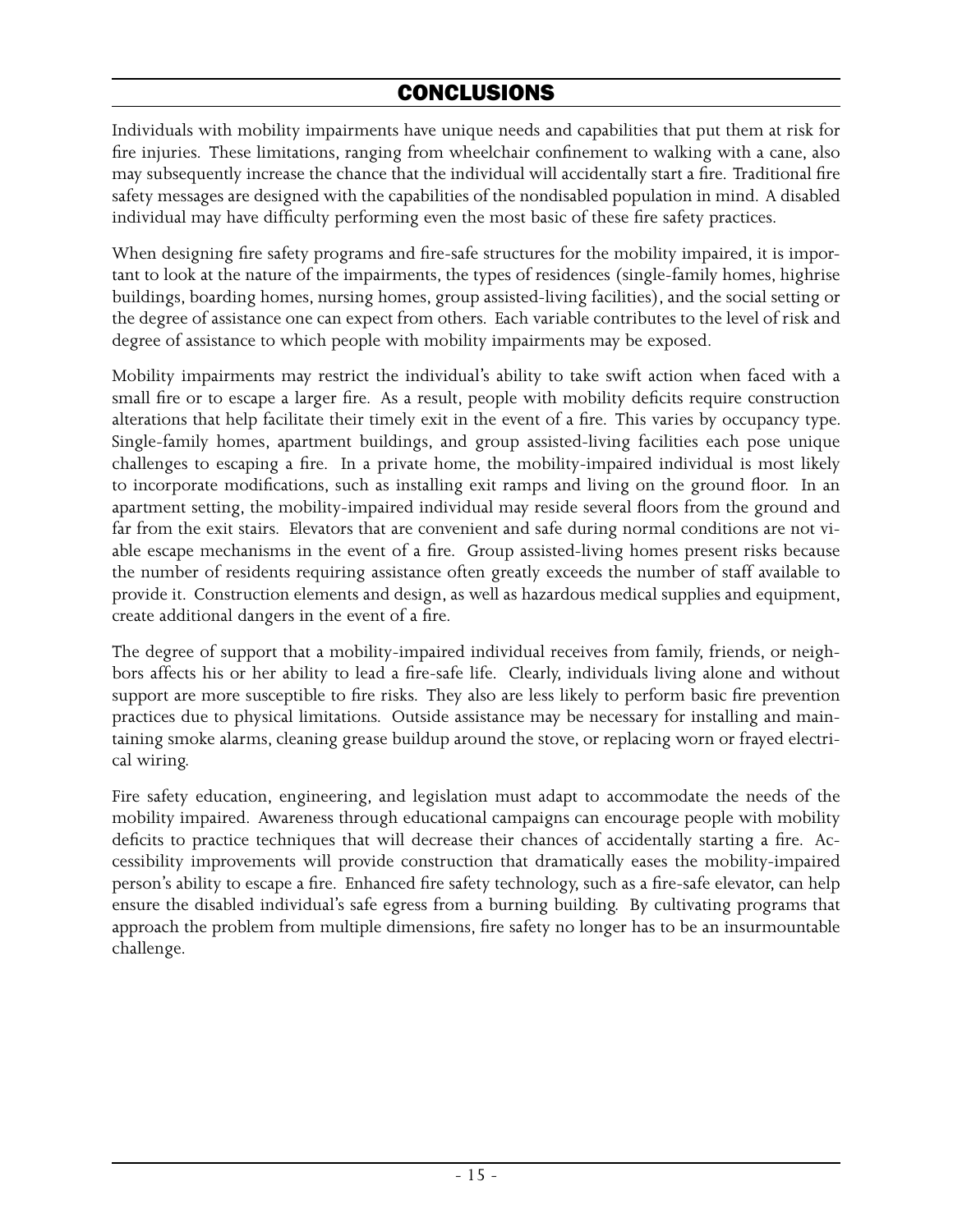## <span id="page-15-0"></span>APPENDIX: FIRE SAFETY TIPS FOR MOBILITY-IMPAIRED PEOPLE

The following fire safety tips are organized in three sections: before the fire, during the fire, and fire prevention. While these tips represent many fire safety approaches, the use of smoke alarms and exit planning should be considered the most crucial. The USFA considers smoke alarms to be the single most important piece of fire safety equipment available today. Exit planning also is extremely important, especially for individuals who may have difficulty exiting a burning building.

These fire safety tips are reproduction-ready. They may be used as educational material by fire service, life safety, or health educators. Permission to replicate them for that purpose is granted. Proper credit should be given to the USFA and the Federal Emergency Management Agency (FEMA).

#### **Before the Fire**

*Identify the Nearest Emergency Exit.* Whether you are at home or elsewhere, you always should know the location of the nearest exit. This could save your life in an emergency.

*Heed Fire Safety and Design Guidelines.* Walkways and doorways should accommodate any mobility impairment the individual may have. For example, doorways should accommodate a wheelchair's width, and flooring material should accommodate artificial limbs or canes.

*Install Smoke Alarms.* The single most important step you can take to save your life during a fire is to install a smoke alarm that suits your needs. A working smoke alarm can make a vital difference in the event of a fire, and may reduce the risk of dying in a fire by as much as 60 percent. A properly functioning alarm can alert you to the presence of deadly smoke while there is still time to escape. Place alarms next to each sleeping area and on every floor of your home. Keep smoke alarms clean by vacuuming or having them vacuumed regularly. Test batteries monthly, and replace them annually. Ask friends, family members, building managers, or someone from the fire department to install and test the batteries of a smoke alarm if it is hard to reach. If your smoke alarms are hard-wired (connected to the electric circuitry of your residence), make sure they also are equipped with battery backups.

To accommodate wheelchair users in public buildings, manual alarm pull stations should bemounted no higher than 48 inches from the floor. If manual alarms are mounted higher than 48 inches, these devices should be retrofitted with attachments that make them accessible to a wheelchair user.

Have a Fire Extinguisher--and Learn How to Use It. If you are confined to a wheelchair, consider mounting (or having someone mount) a small "personal use" fire extinguisher in an accessible place on your wheelchair, and become familiar with its use. Then, if you cannot "stop, drop, and roll" during a fire, you should "pull, aim, squeeze, and sweep."

Live Near an Exit. If you live in an apartment building, try to get an apartment on the ground floor. If this is not possible, know where the exit stairwell is and plan to wait there for help if you cannot take the stairs in the event of a fire.

If you live in a multistory house, try to sleep on the ground floor. Make sure a phone is next to your bed, within arm's reach. Keep emergency telephone numbers handy as well. If necessary, construct an exit ramp for emergency exits. It is recommended that ramps be at least 36 inches wide. Guardrails and handrails should be 44 to 48 inches high and 34 to 38 inches wide.

*Plan and Practice Escape Plan.* Knowing your escape plan is one of the most important steps you can take to save your life in a fire. Plan your escape around your capabilities. Know at least two exits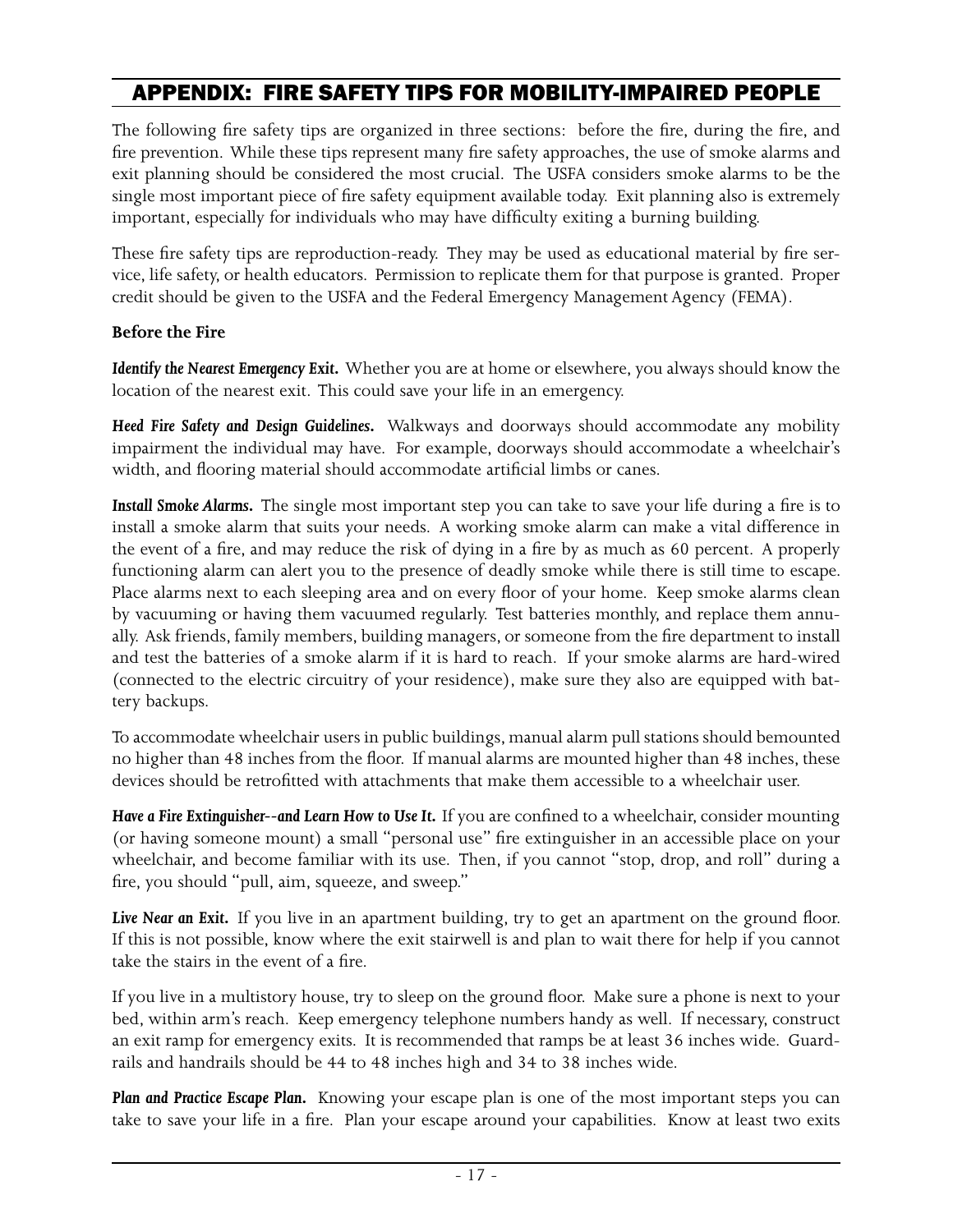<span id="page-16-0"></span>from every room. Make sure you can unlock all your doors and windows. Be sure you know how to open your windows. If security devices, such as bars, are installed across the windows, ensure that they release from the inside. Make any necessary accommodations (such as installation of exit ramps) to facilitate an emergency escape.

*Involve the Fire Department.* Ask the fire department to help you plan an escape route, and inform them of your special needs. Ask the fire department to help identify any fire hazards in your home and explain how to correct them. Any areas you plan to use as a rescue area must be identified and agreed upon by you and officials from the fire department. Learn the fire department's limitations, and make fire officials aware of yours.

#### **During the Fire**

*Get Out and Stay Out.* Leave your home as soon as possible, Do not try to gather personal possessions or attempt to extinguish a fire. Do not use the elevator. Once out, **do not go back inside.**

*Test the Doors Before Opening Them.* Using the back of your hand, reach up high and touch the door, the doorknob, and the space between the door and the frame. If anything feels hot, keep the door shut and use your second exit. If everything feels cool, open the door slowly and exit as low to the ground as possible if smoke is present.

*Stay Low and Go.* Crawl low and keep under the smoke, if you are physically able. If not, try to cover your mouth and nose to avoid breathing toxic fumes, and make your way to safety as quickly as possible.

*What to Do If You Are Trapped.* Close all the doors between you and the fire. Fill cracks in doors and cover all vents with a damp cloth to keep smoke out. If possible, call the fire department and tell them where you are located. Signal rescuers from a window with a light-colored cloth.

*Stop, Drop, and Roll.* If any part of you catches fire, do not run and do not try to extinguish the flames with your hands. Cover your face with your hands. Drop to the ground, rolling over and over. If you have a disability that prevents your taking these actions, try to keep a flame-resistant blanket or rug nearby to smother any flames.

#### **Fire Prevention**

**Cooking.** Never leave the stove unattended while cooking. If you need to step away from the stove, turn it off. Wear tight-fitting clothing when cooking over an open flame, and keep towels and potholders away from the flame. If food or grease catches fire, smother the flames by sliding a lid over the pan and turning off the heat. Do not try to use water to extinguish a grease fire. When deepfrying, never fill the pan more than one-third full of oil or fat. Never put foil or other metals in the microwave. Make sure the stove is kept clean and free of grease buildup. Turn pot handles away from the front of the stove so they cannot be knocked off or pulled down.

*Electrical Safety.* Electric blankets should conform to the appropriate standards and have overheating protection. Do not wash blankets repeatedly as this can damage their electrical circuitry. If an appliance begins to smell suspicious or emit smoke, unplug it immediately. Replace all frayed or broken electrical cords. Never use an appliance with exposed wires. Never overload extension cords, and keep them out of traffic areas. Use only tested and UL-listed electrical appliances.

*Smoking.* Never smoke in bed. Make sure that you are alert when you smoke. If a gas stove or oxygen source is nearby, do not smoke. Place signs stating that oxygen is in use and warning visitors to refrain from smoking. Do not smoke while under the influence of alcohol or if you are taking prescription drugs that can cause drowsiness or confusion. Never leave smoking materials unattended,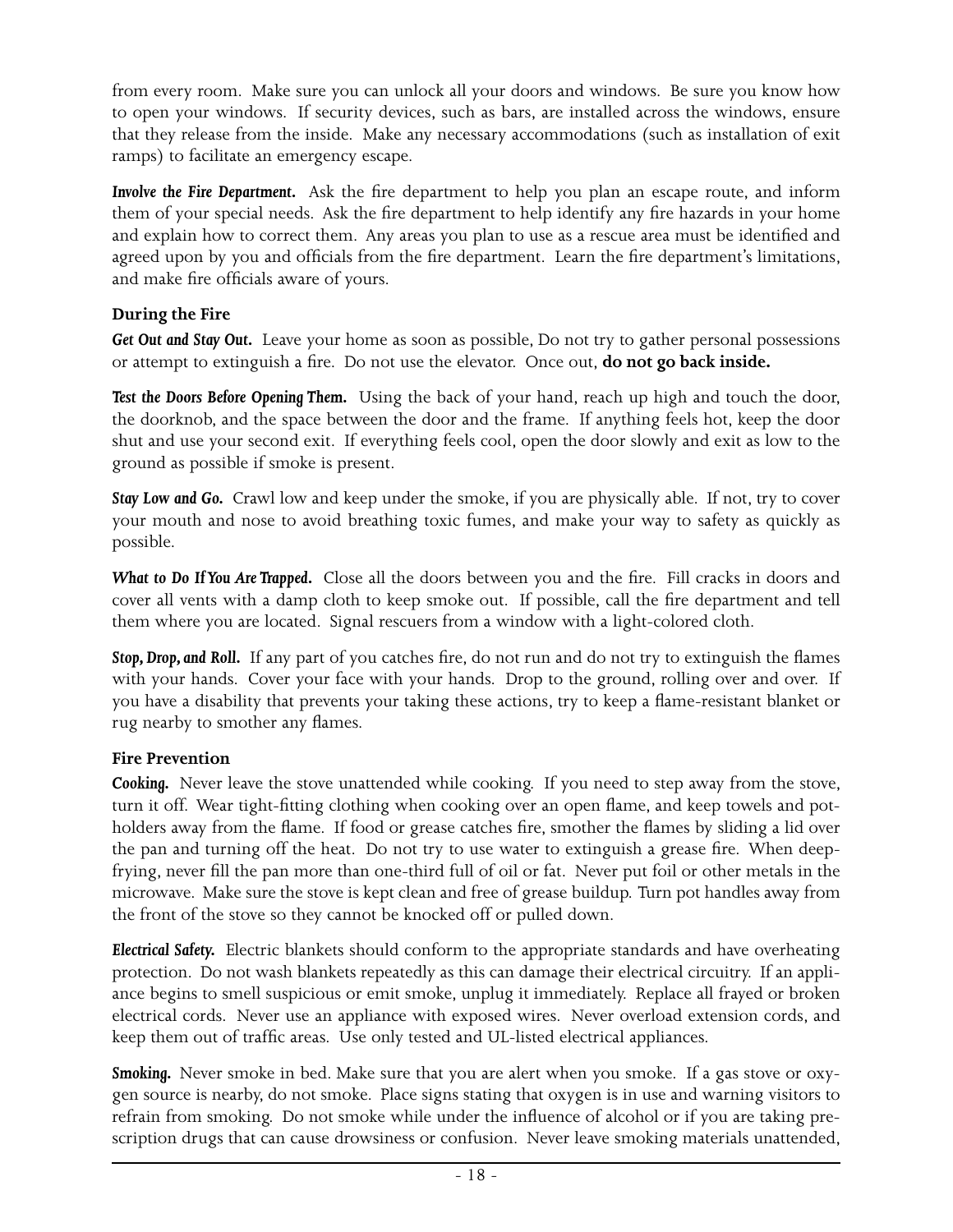and collect them in large, deep ashtrays. Check around furniture, especially upholstered furniture, for any discarded or smoldering smoking materials. Soak the ashes in the ashtray before discarding them.

*Space Heaters.* Give space heaters space. Keep heaters at least 3 feet from any combustible material, including people. Follow the manufacturers' directions regarding operation, fueling, and maintenance of your space heater. Do not use heaters or other heating devices to dry clothing.

*Heating.* Have your heating systems and chimneys checked and cleaned annually by a professional. Never store fuel for heating equipment in the home. Keep fuel outside or in a detached storage area or shed.

*Fireplaces.* Open fireplaces can be hazardous; they should be covered with tempered glass doors and guarded by a raised hearth 9 to 18 inches high.

#### **For more information, contact:**

The United States Fire Administration Office of Fire Management Programs 16825 South Seton Avenue Emmitsburg, MD 21727

**Or visit the USFA Web site:** www.usfa.fema.gov